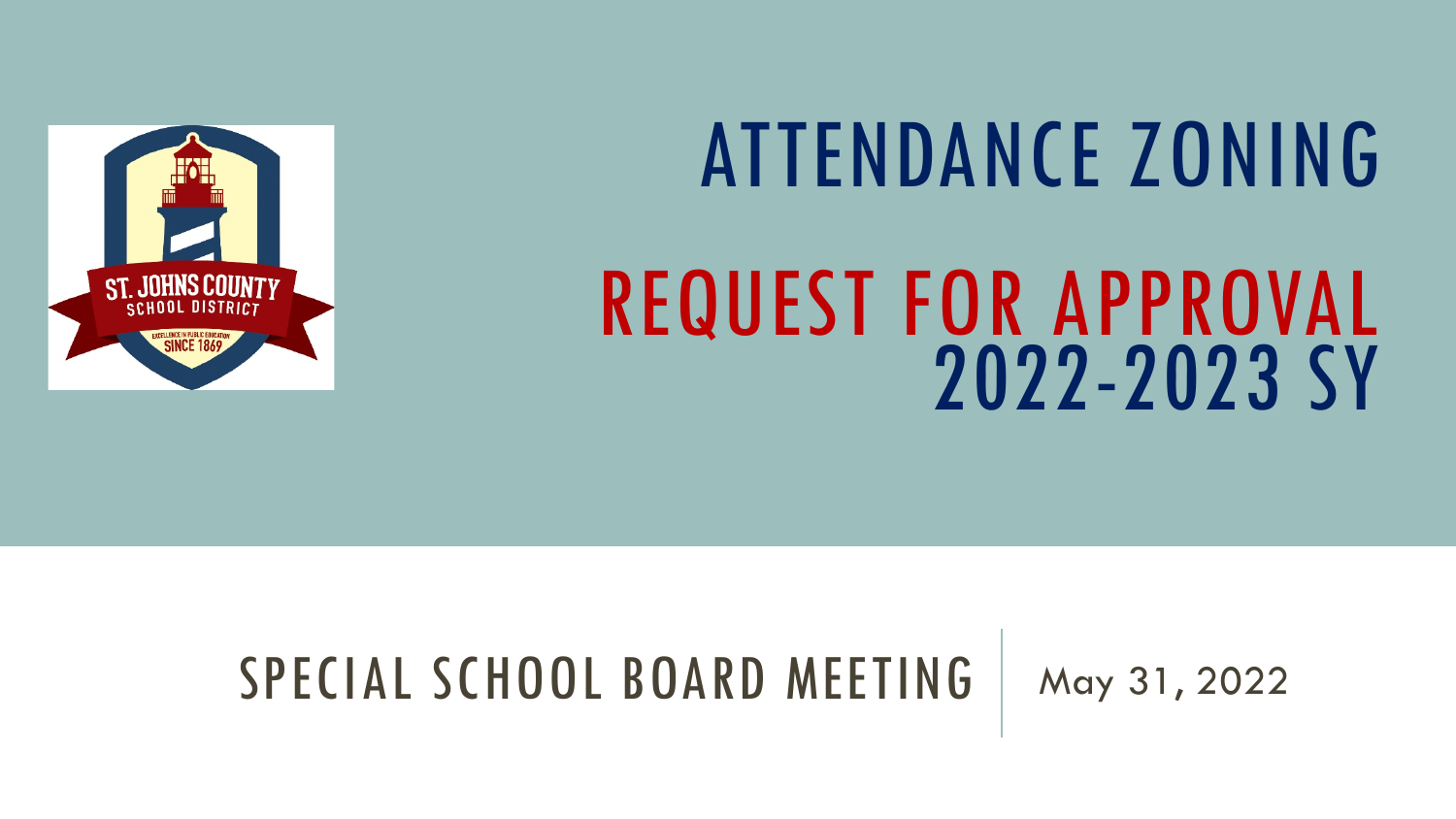

# ATTENDANCE ZONING

# NORTHWEST BALANCING 2022-2023 SY

## SPECIAL SCHOOL BOARD MEETING | May 31, 2022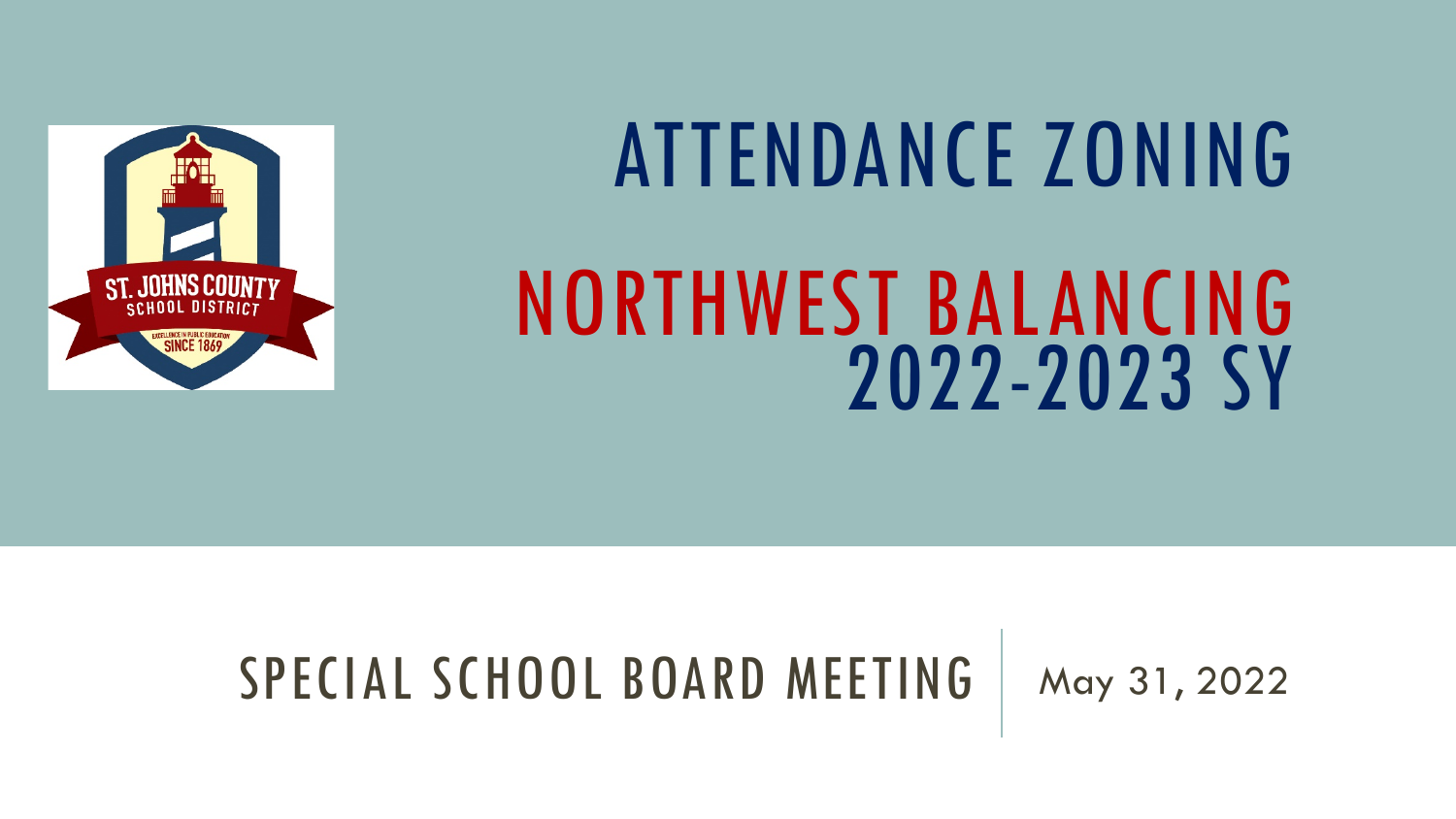# FREEDOM CROSSING ACADEMY TO PATRIOT OAKS ACADEMY -- 2022-2023 SY

Portion of Geocode 053103 (Oakridge Landing and Durbin Creek Estates)

| Grade   | Total Students   Attending | <b>FCA</b> | <b>Proposed to</b><br><b>POA</b> |                                                |
|---------|----------------------------|------------|----------------------------------|------------------------------------------------|
| $K-5$   | 164                        | 154        | 154                              | $4**$ With K<br>projection of<br>207 students. |
| $6 - 8$ | 76                         | 69         | 28                               |                                                |
| Total   | 240                        | 223        | 182                              |                                                |

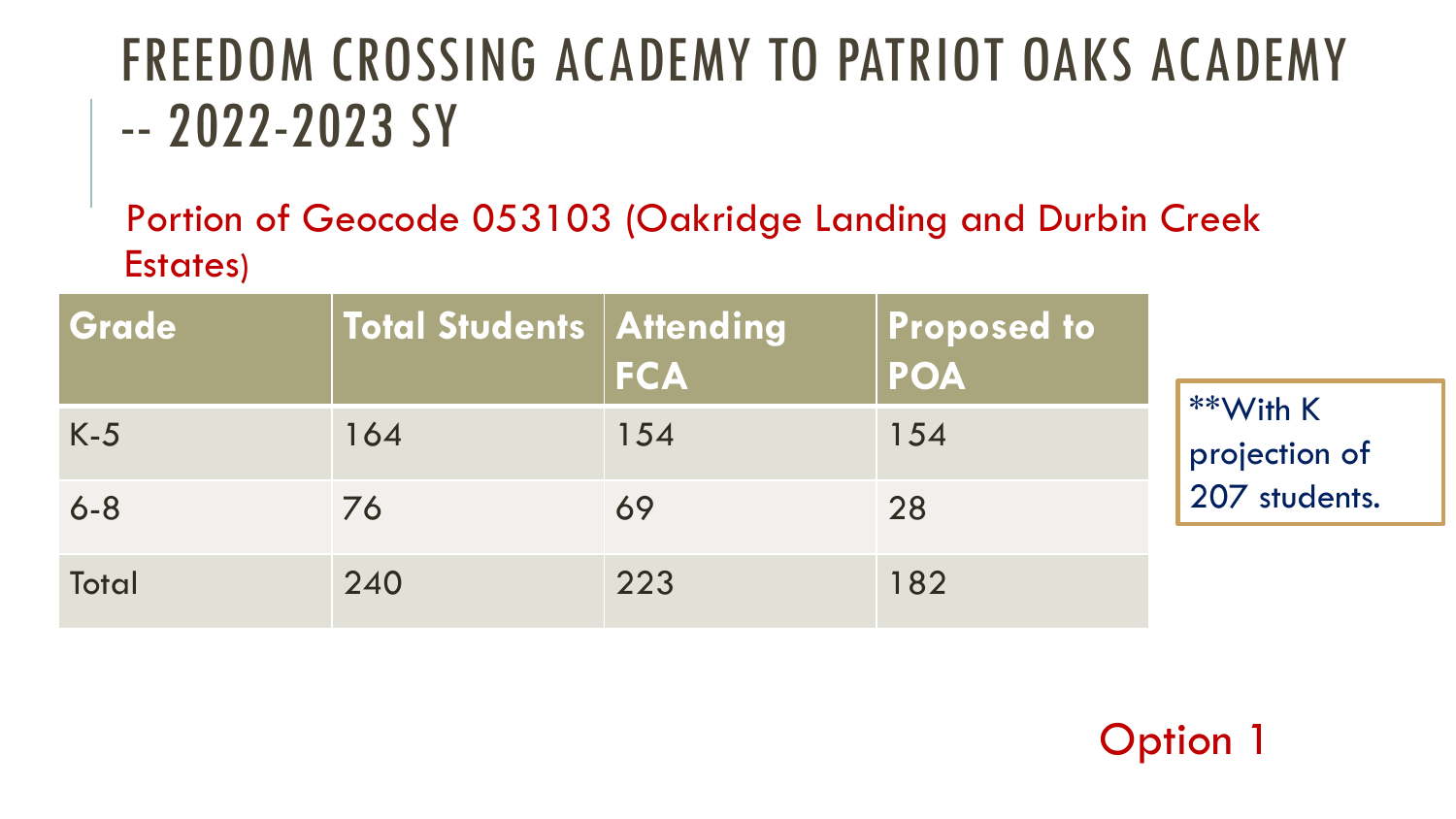# FREEDOM CROSSING ACADEMY TO PATRIOT OAKS ACADEMY -- 2022-2023 SY

Portion of Geocode 053103 (Oakridge Landing)

| Grade   | Total Students   Attending | <b>FCA</b> | <b>Proposed to</b><br><b>POA</b> |                                            |
|---------|----------------------------|------------|----------------------------------|--------------------------------------------|
| $K-5$   | 100                        | 95         | 95                               | **With K<br>projection of<br>125 students. |
| $6 - 8$ | 55                         | 52         | 20                               |                                            |
| Total   | 155                        | 147        | 115                              |                                            |

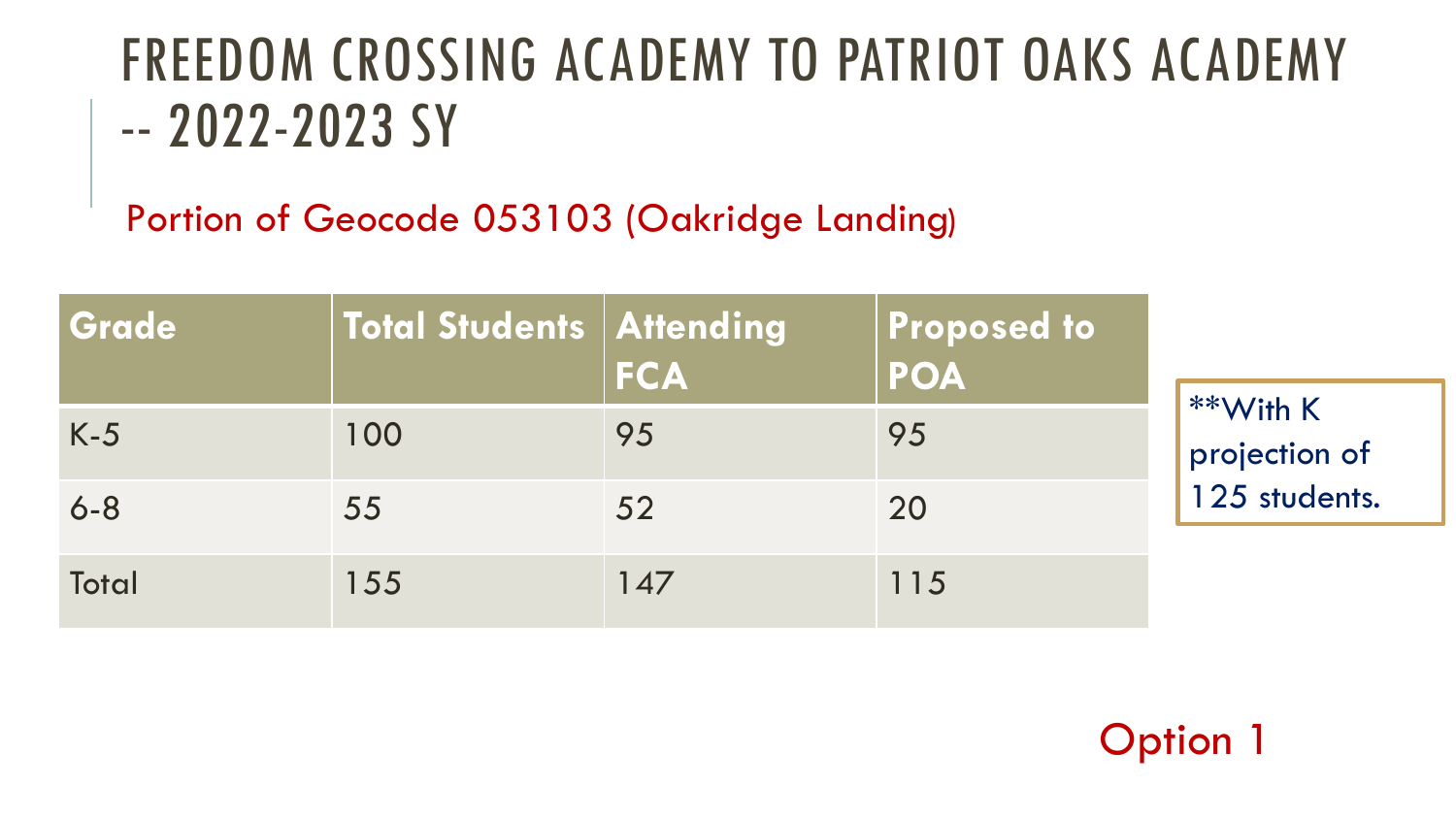# FREEDOM CROSSING ACADEMY TO PATRIOT OAKS ACADEMY -- 2022-2023 SY

Portion of Geocode 053103 (Durbin Creek Estates)

| <b>Grade</b> | Total Students   Attending | <b>FCA</b> | <b>Proposed to</b><br><b>POA</b> |                                  |
|--------------|----------------------------|------------|----------------------------------|----------------------------------|
| $K-5$        | 64                         | 59         | 59                               | $4**$ With K<br>projection of 82 |
| $6 - 8$      | <b>21</b>                  | 17         | 8                                |                                  |
| <b>Total</b> | 85                         | 76         | 67                               |                                  |

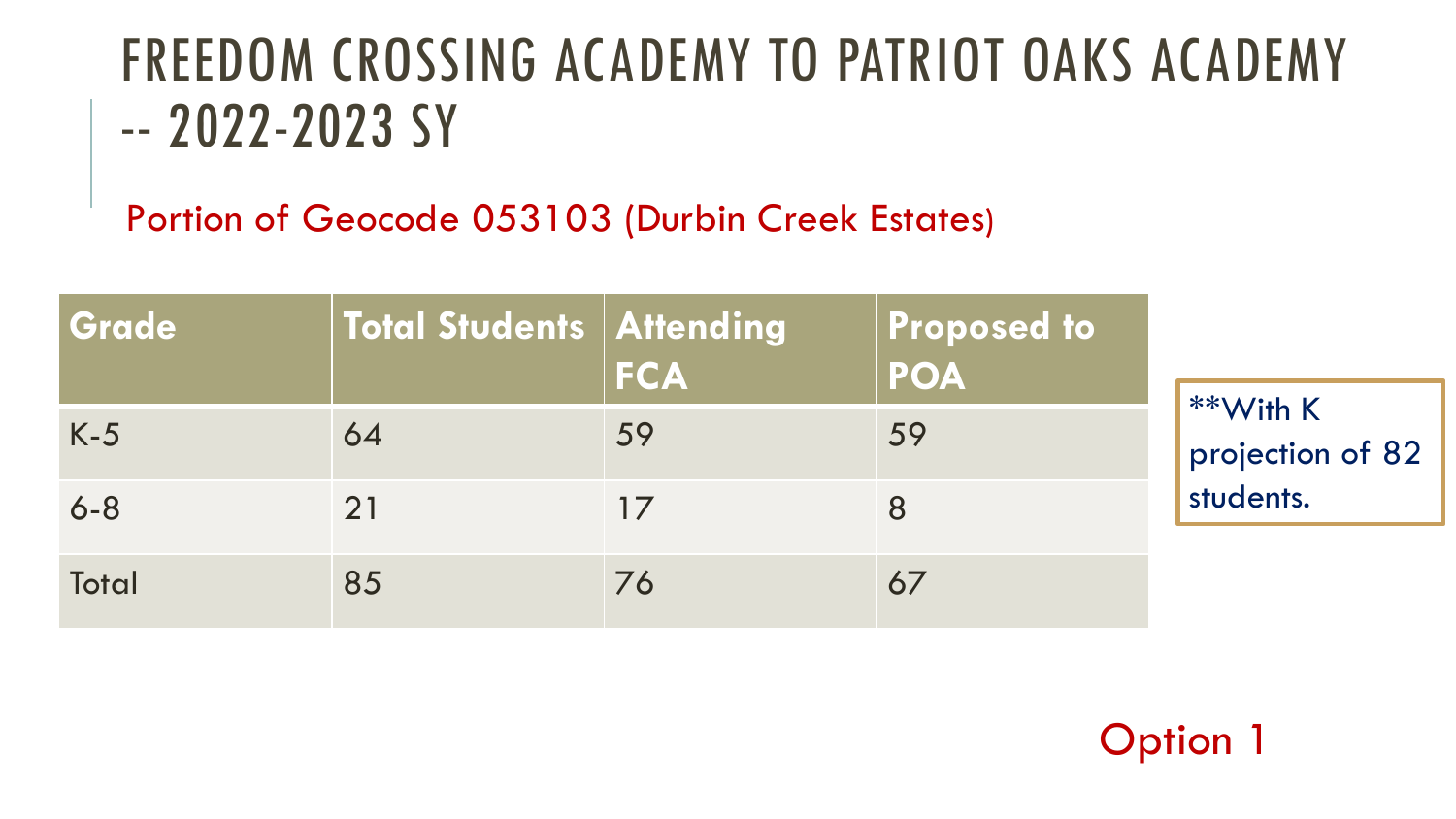# FREEDOM CROSSING ACADEMY

PATRIOT **OAKS** ACADEMY

TO

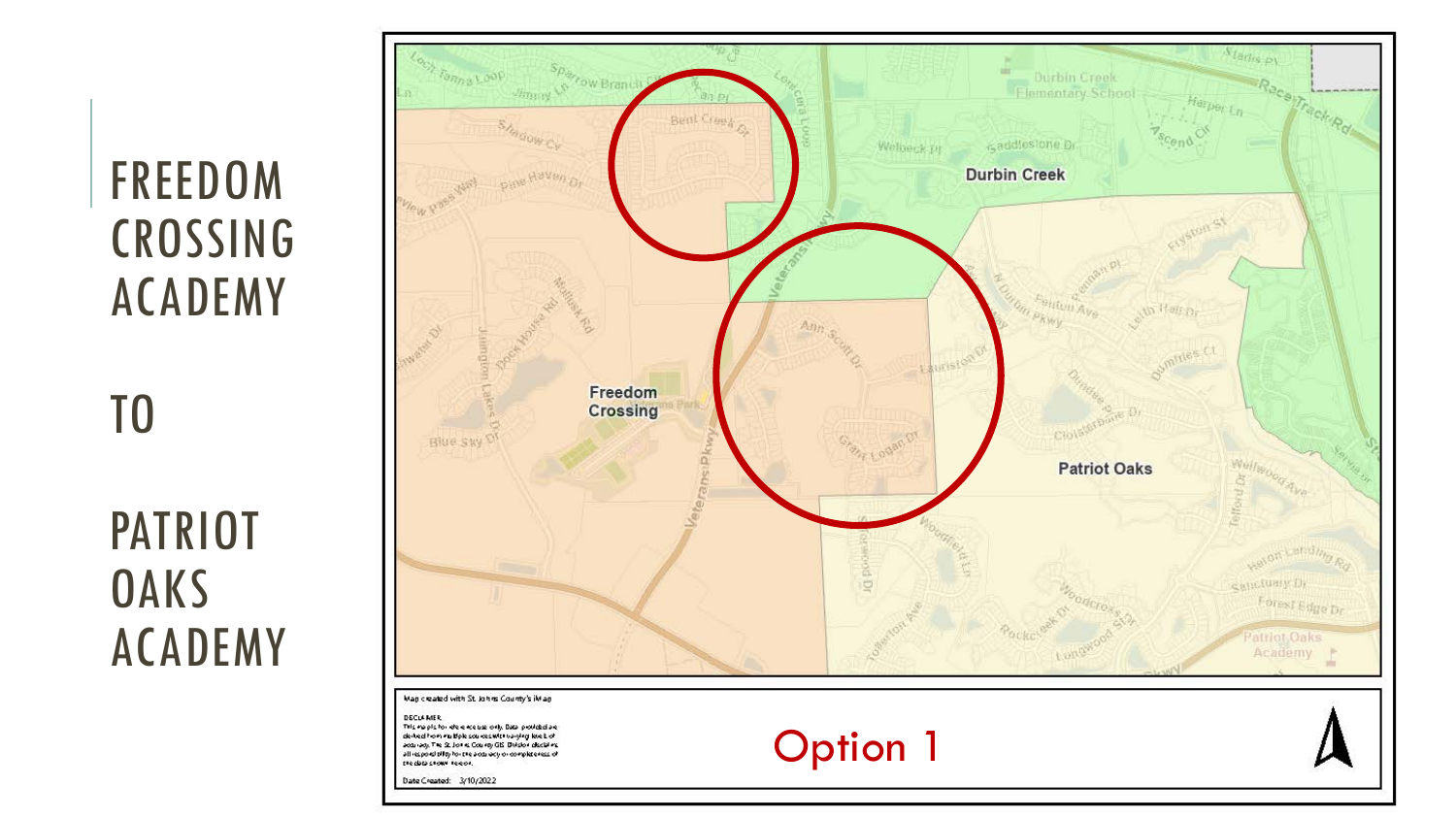| <b>Freedom Crossing Academy Patriot Oaks Academy</b> |                          |
|------------------------------------------------------|--------------------------|
| <b>Current Enrollment: 2225</b>                      | Current Enrollment: 1272 |
| -182 students                                        | $+182$ students          |
| 2043 Projected students                              | 1454 Projected students  |

# STUDENT PROJECTIONS | Option 1

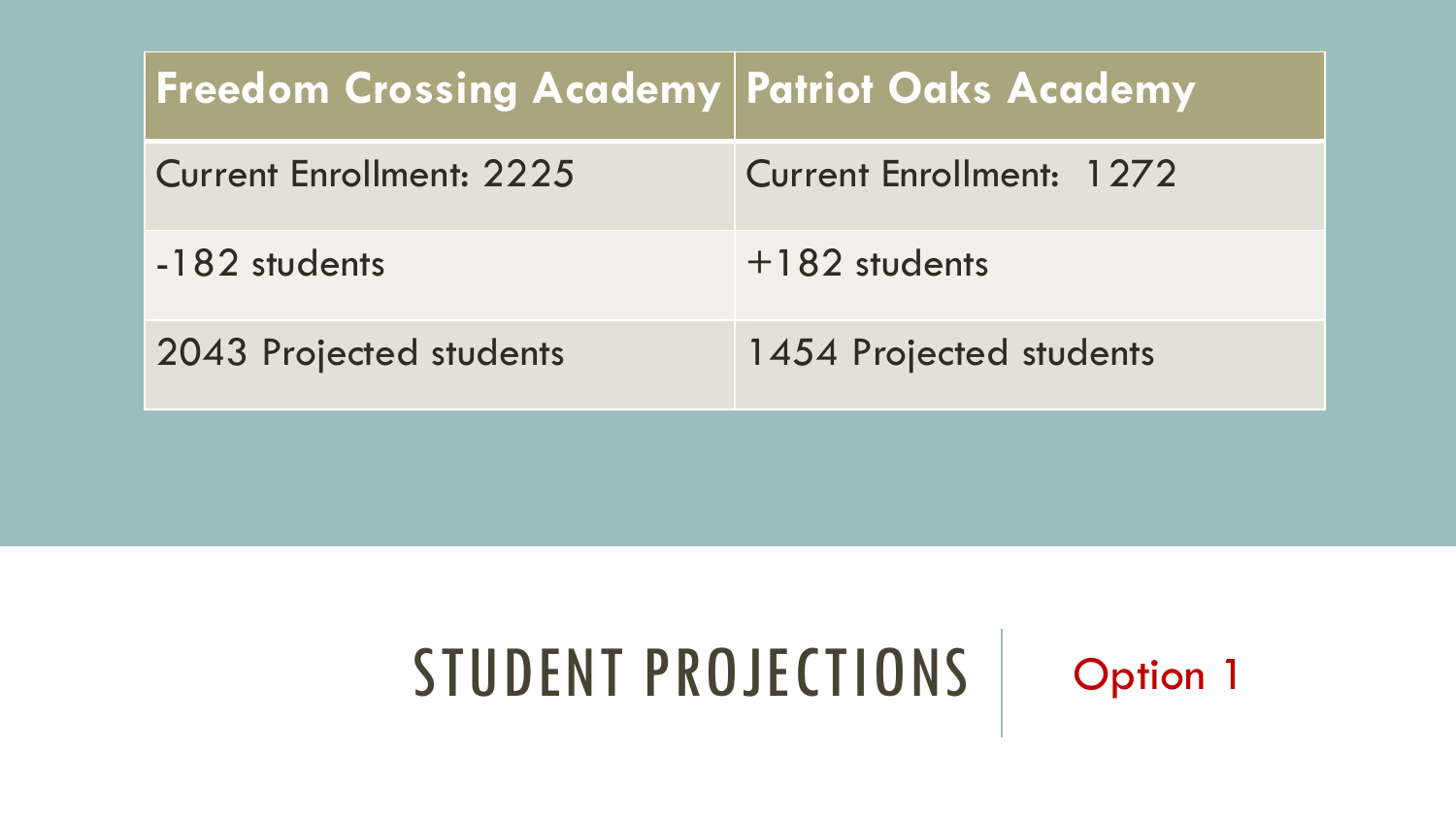# FREEDOM CROSSING ACADEMY TO CUNNINGHAM CREEK ELEMENTARY / SWITZERLAND POINT MIDDLE-- 2022-2023 SY

Portion of Geocode 053104 (Portion of RiverTown)

| Grade        | <b>Total Students Attending</b> | <b>FCA</b> | <b>Proposed to</b><br>$ cc$ ES/SPMS |                                            |
|--------------|---------------------------------|------------|-------------------------------------|--------------------------------------------|
| $K-5$        | 134                             | 112        | 89                                  | **With K<br>projection of<br>104 students. |
| $6 - 8$      |                                 | 42         | $\mathbf{4}$                        |                                            |
| <b>Total</b> | 183                             | 154        | 130                                 |                                            |

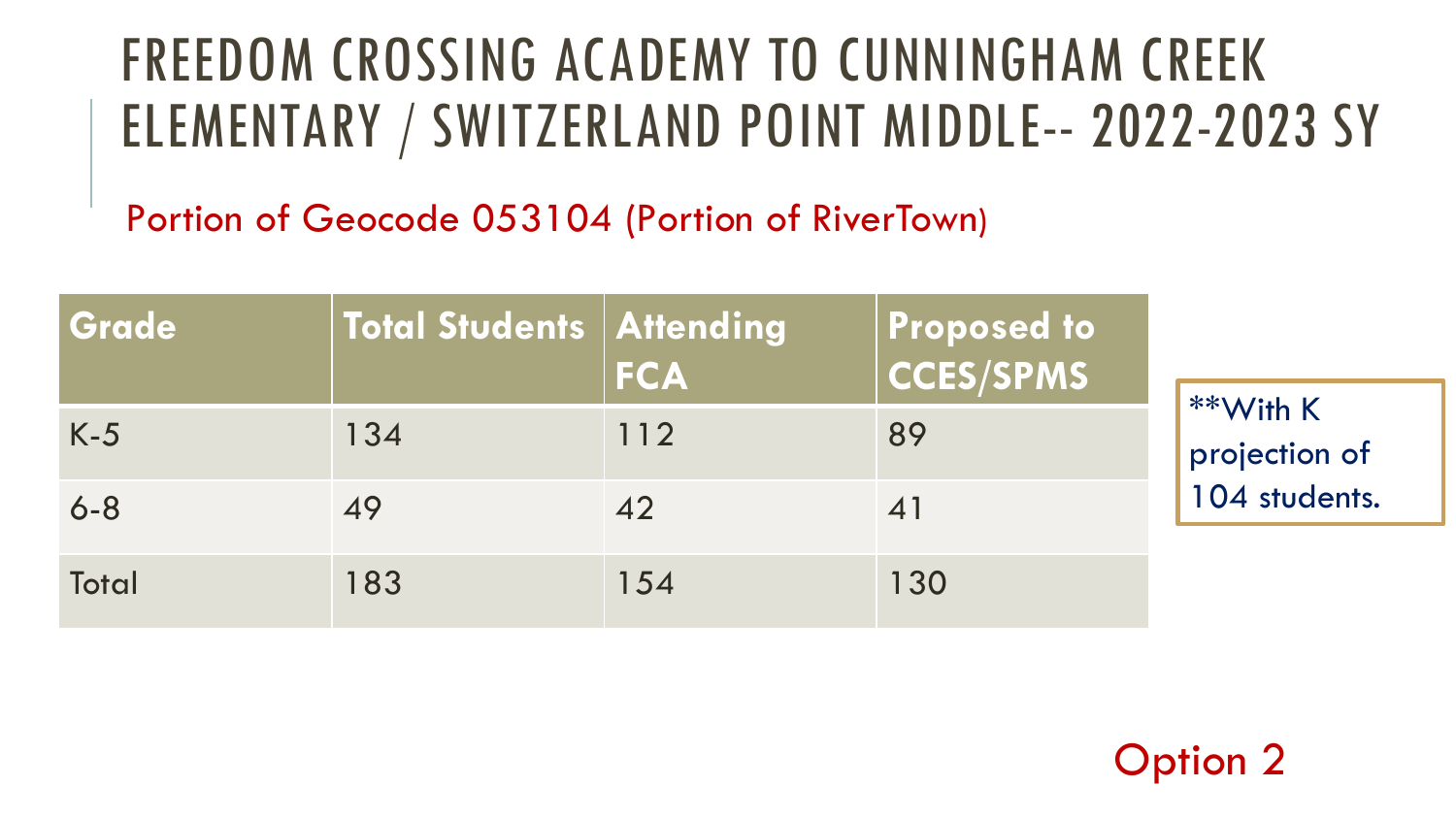### FREEDOM CROSSING ACADEMY

TO

### CUNNINGHAM CREEK ELEMENTARY  $\mathbf{g}$ SWITZERLAND POINT MIDDLE

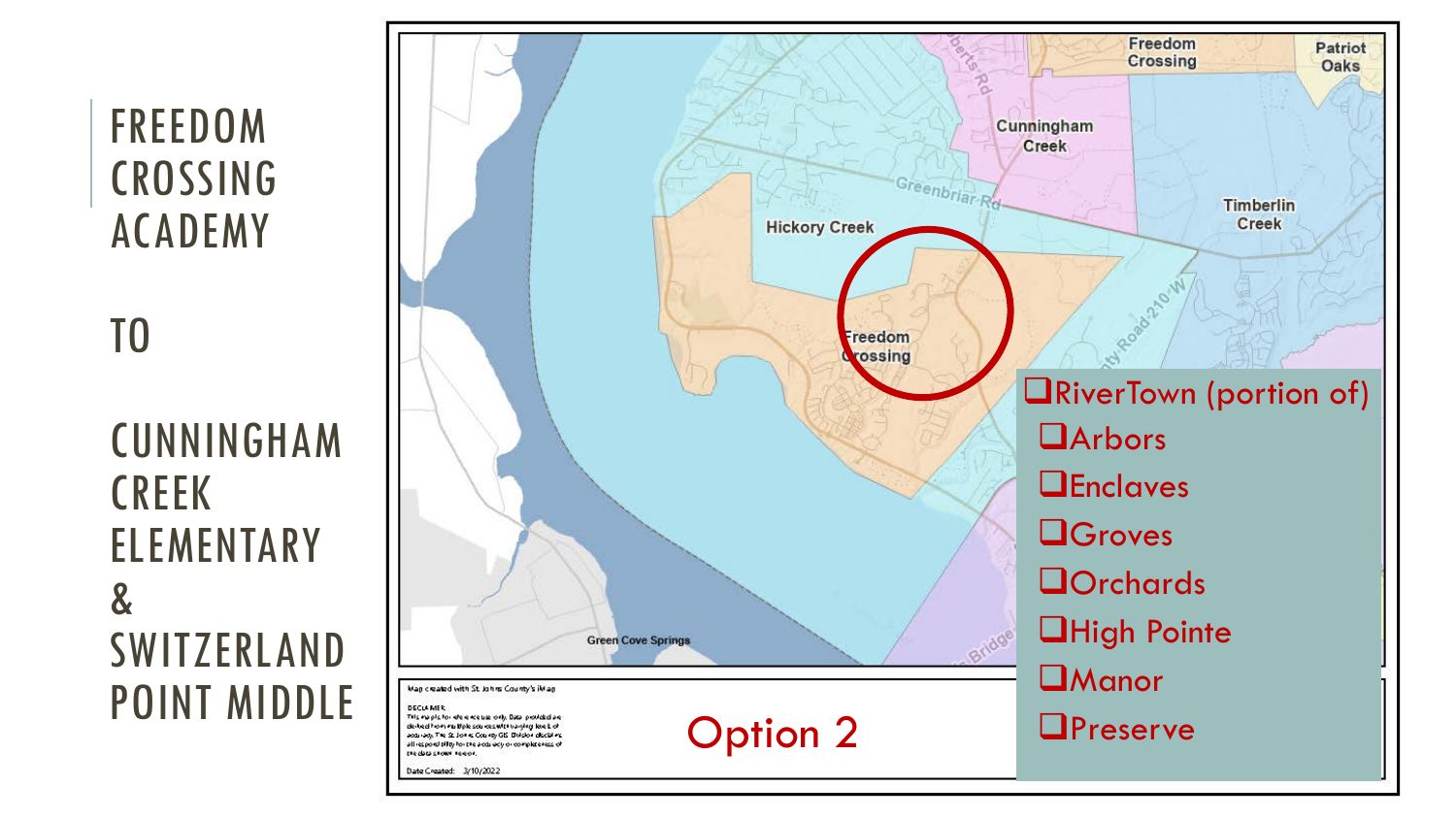| <b>Freedom Crossing</b>    | Cunningham                 | <b>Switzerland Point</b>   |
|----------------------------|----------------------------|----------------------------|
| <b>Academy</b>             | <b>Creek Elementary</b>    | Middle                     |
| <b>Current Enrollment:</b> | <b>Current Enrollment:</b> | <b>Current Enrollment:</b> |
| 2043                       | 638                        | 1332                       |
| -130 students              | +89 students               | +41 students               |
| 1913 Projected             | <b>727 Projected</b>       | 1373 Projected             |
| students                   | students                   | students                   |

Options 1 and 2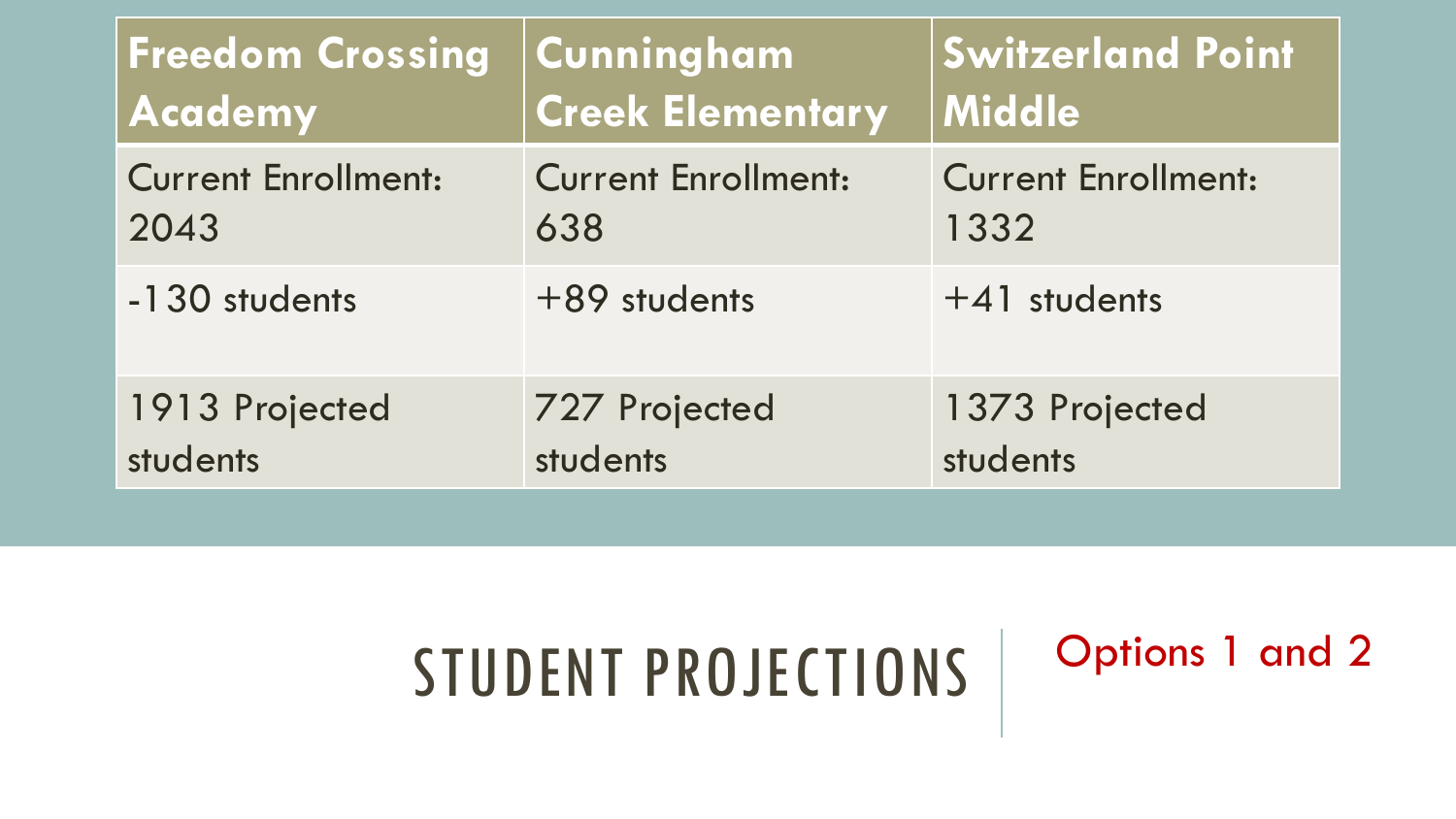# FREEDOM CROSSING ACADEMY TO PATRIOT OAKS ACADEMY

#### **Geocodes 053102 (Middlebourne)**

Horizontal Infrastructure installation Underway

426 Single family units at buildout

336 projected students Elementary - 151 projected students Middle - 81 projected students High -104 projected students

Initial Phases: 188 units

149 projected students Elementary - 67 projected students Middle - 36 projected students High – 46 students Option 3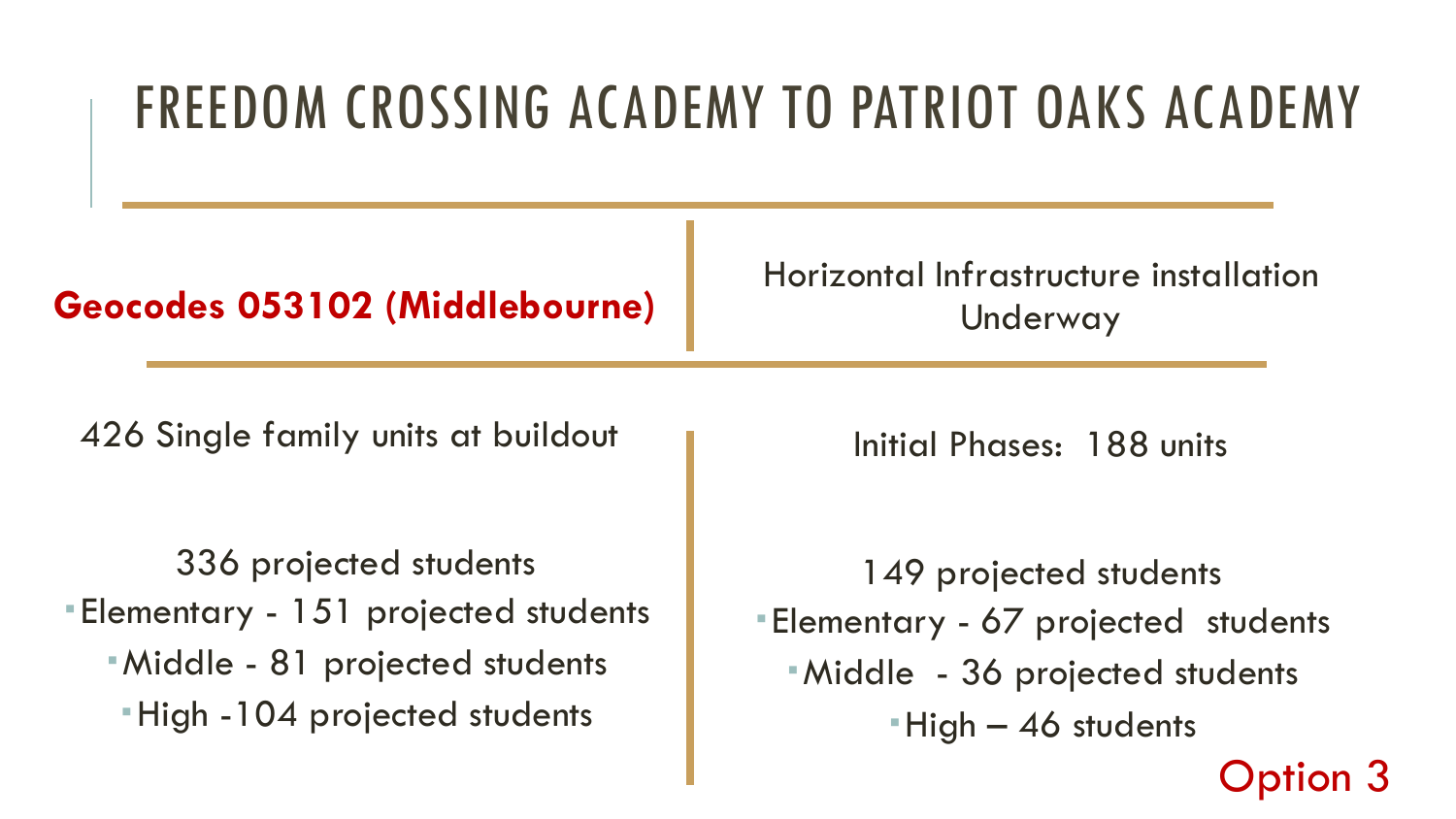### FREEDOM CROSSING ACADEMY

TO

PATRIOT OAKS ACADEMY

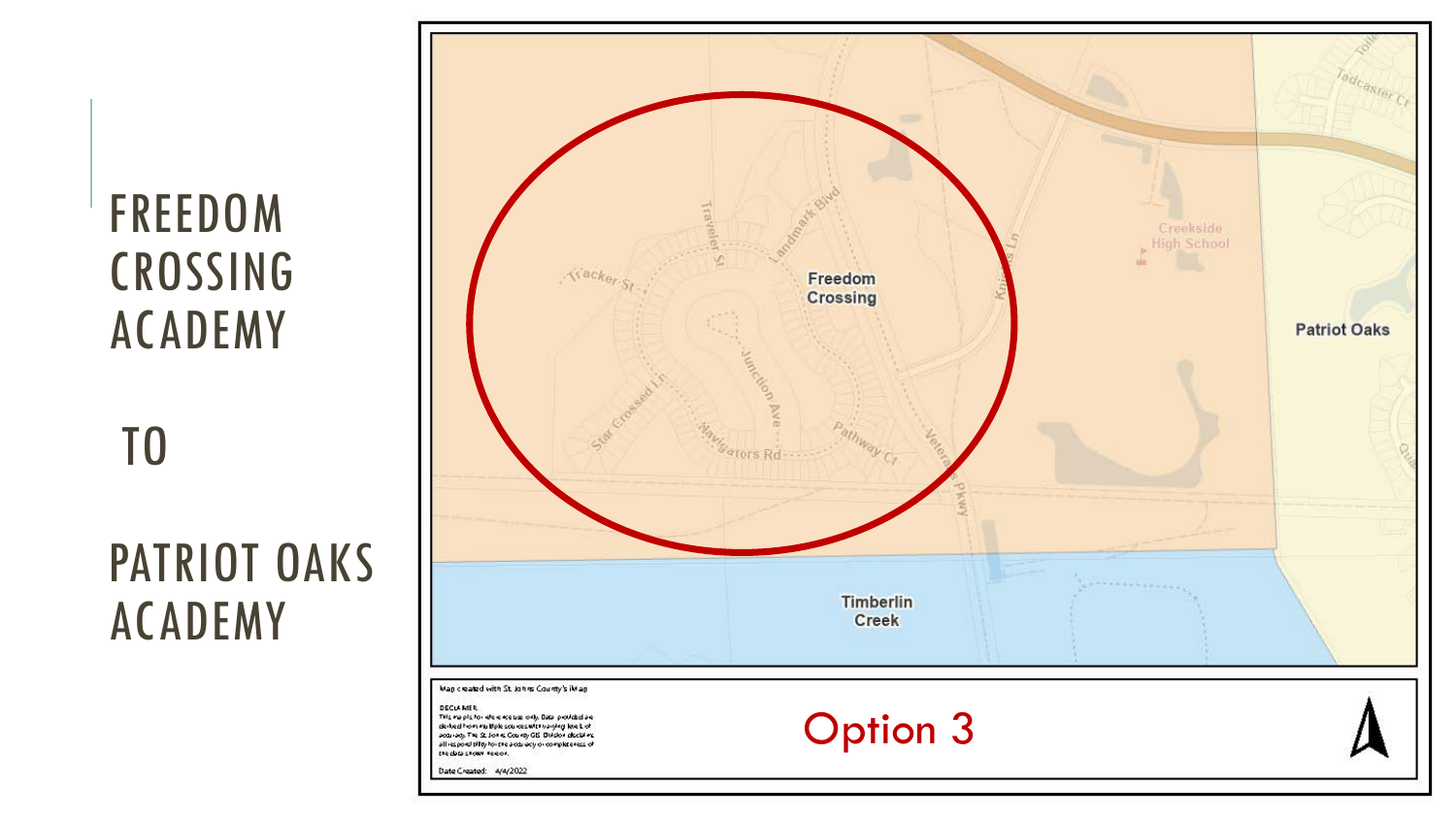| <b>Freedom Crossing Academy Patriot Oaks Academy</b> |                          |
|------------------------------------------------------|--------------------------|
| <b>Current Enrollment: 1913</b>                      | Current Enrollment: 1454 |
| -0 students                                          | $+50$ students           |
| 1913 Projected students                              | 1504 Projected students  |

Options 1, 2 and 3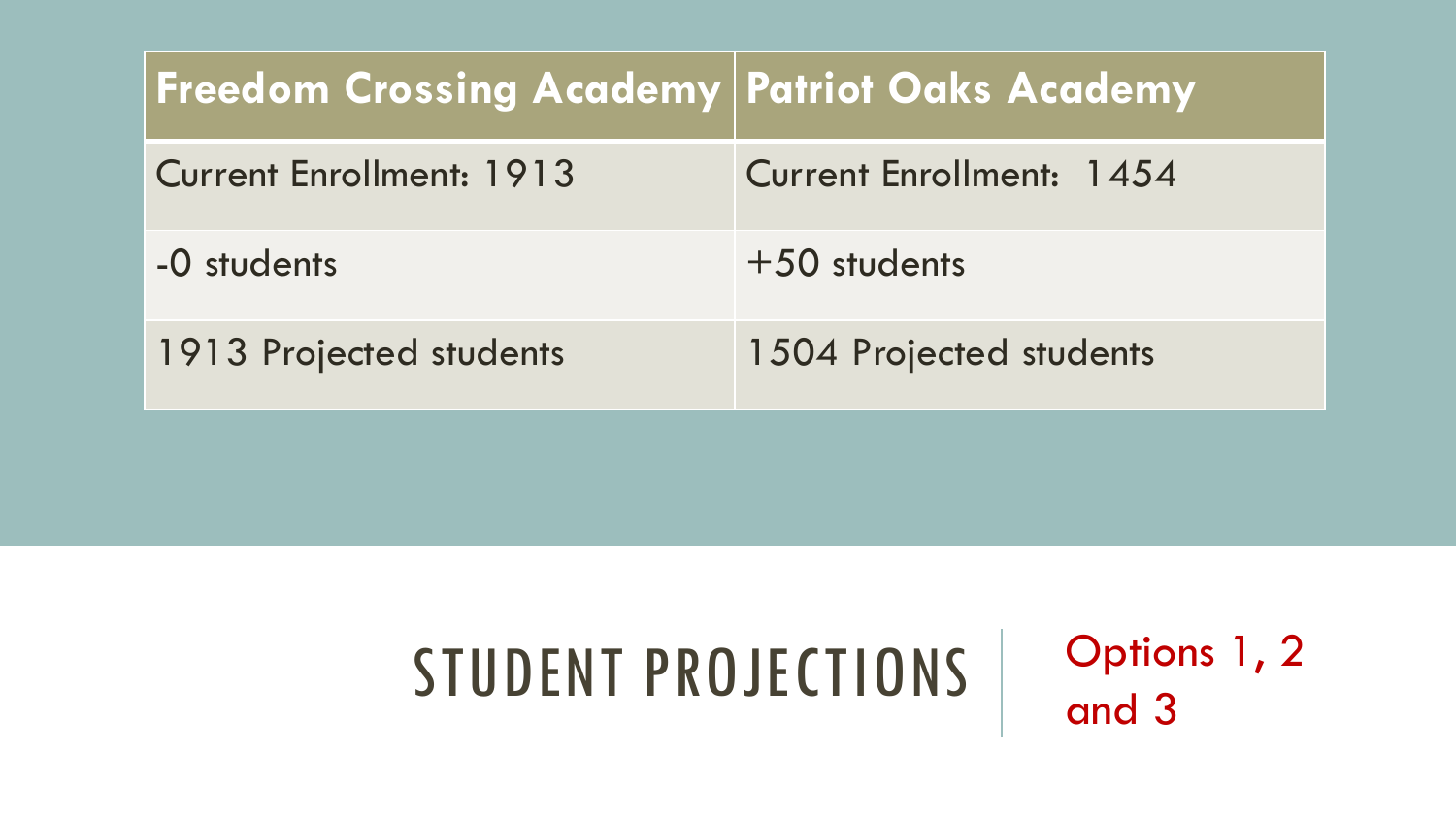# HICKORY CREEK ELEMENTARY TO JULINGTON CREEK ELEMENTARY -- 2022-2023 SY

#### **Geocodes 050101 and 050102 (portion of Julington Creek Plantation & Fruit Cove Road)**

| Grade          | <b>Total Students</b> | <b>Attending HCES</b> | <b>Proposed to JCES</b> |                         |
|----------------|-----------------------|-----------------------|-------------------------|-------------------------|
| $\sf K$        | 39                    | 26                    | 26                      | **With K                |
| 1              | 39                    | 29                    | 29                      | projection of           |
| $\overline{2}$ | 39                    | 34                    | 34                      | $38 = 162$<br>students. |
| 3              | 45                    | 35                    | 35                      |                         |
| $\overline{4}$ | 50                    | 38                    | $\overline{0}$          |                         |
| 5              | 39                    | 30                    | $\overline{0}$          |                         |
| Total          | 251                   | 192                   | 124                     |                         |

Option 5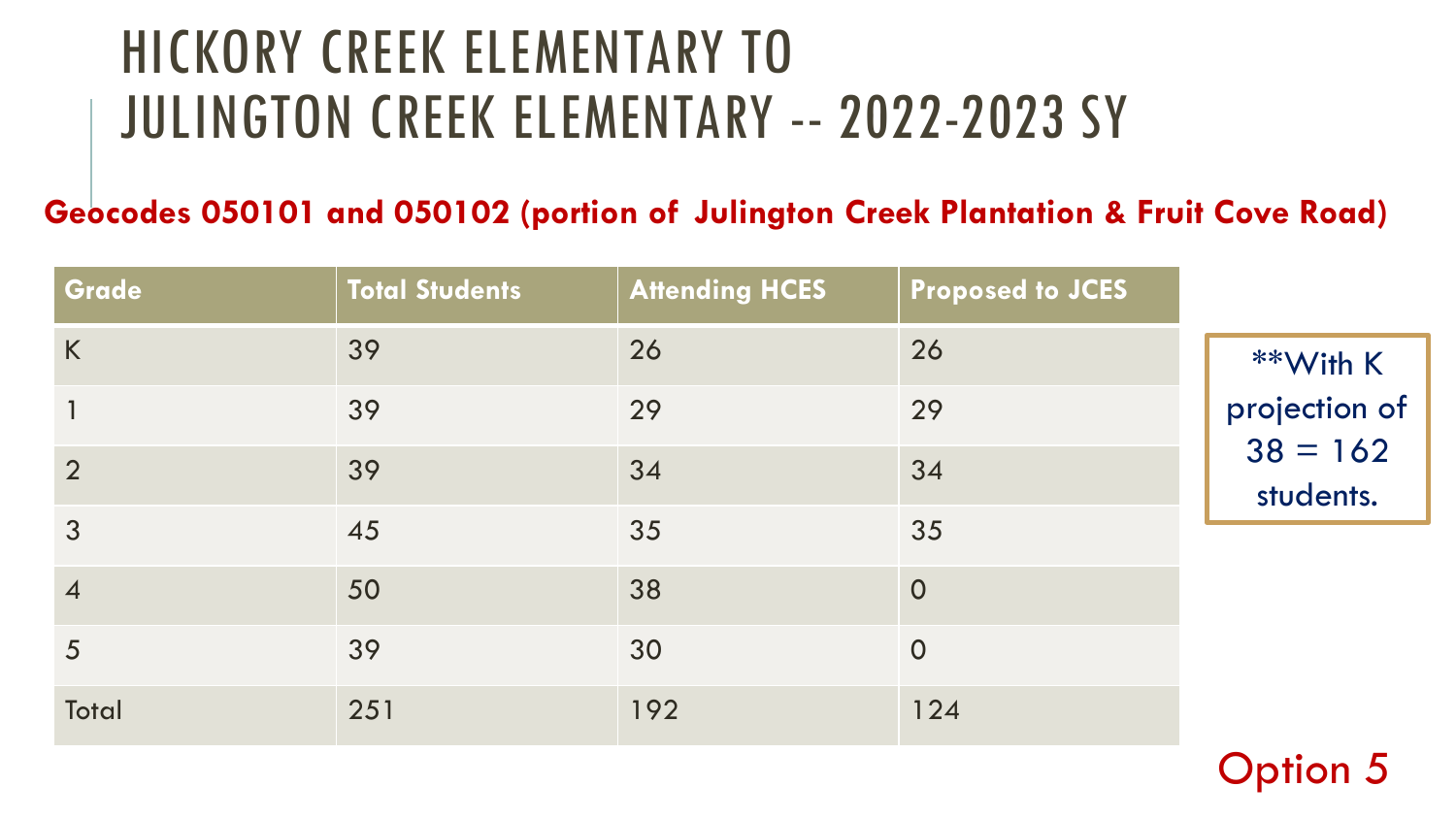# **HICKORY** CREEK ELEMENTARY

TO

### JULINGTON CREEK ELEMENTARY



Option 5

Map dealed with St. Johns County's iMap

**DECULAIRE** 

This mapis for ide electric only Data provided are derheid hom multiple sources when using levels of<br>sources, the St Jon & Country GIS Division also bins all respond plitty for the about dely or completeness of Decisional recor.

Date Created: 3/10/2022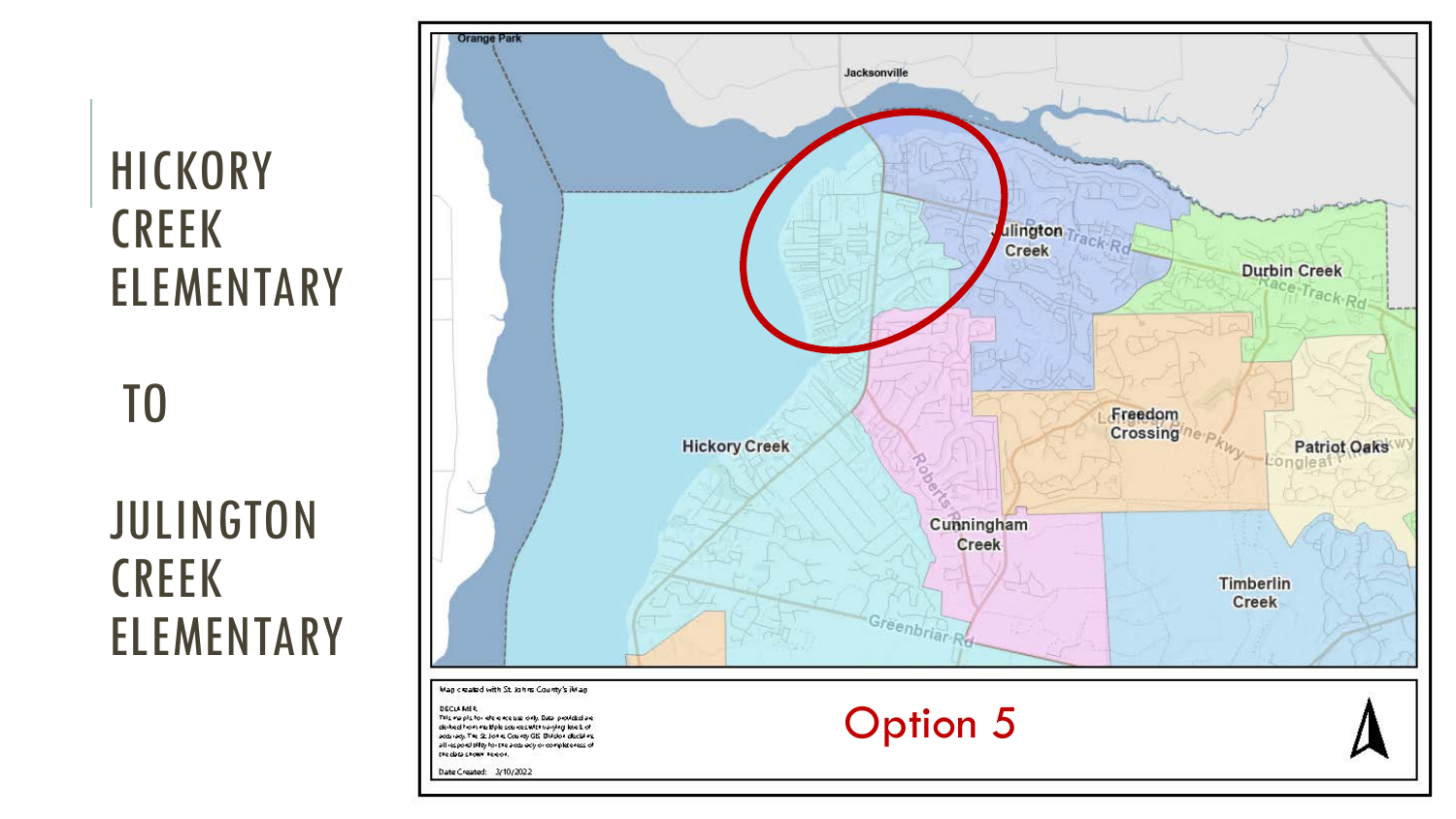| <b>Hickory Creek Elementary</b> | Julington Creek Elementary     |
|---------------------------------|--------------------------------|
| <b>Current Enrollment: 925</b>  | <b>Current Enrollment: 918</b> |
| -162 students                   | $+162$ students                |
| <b>763 Projected students</b>   | <b>1080 Projected students</b> |

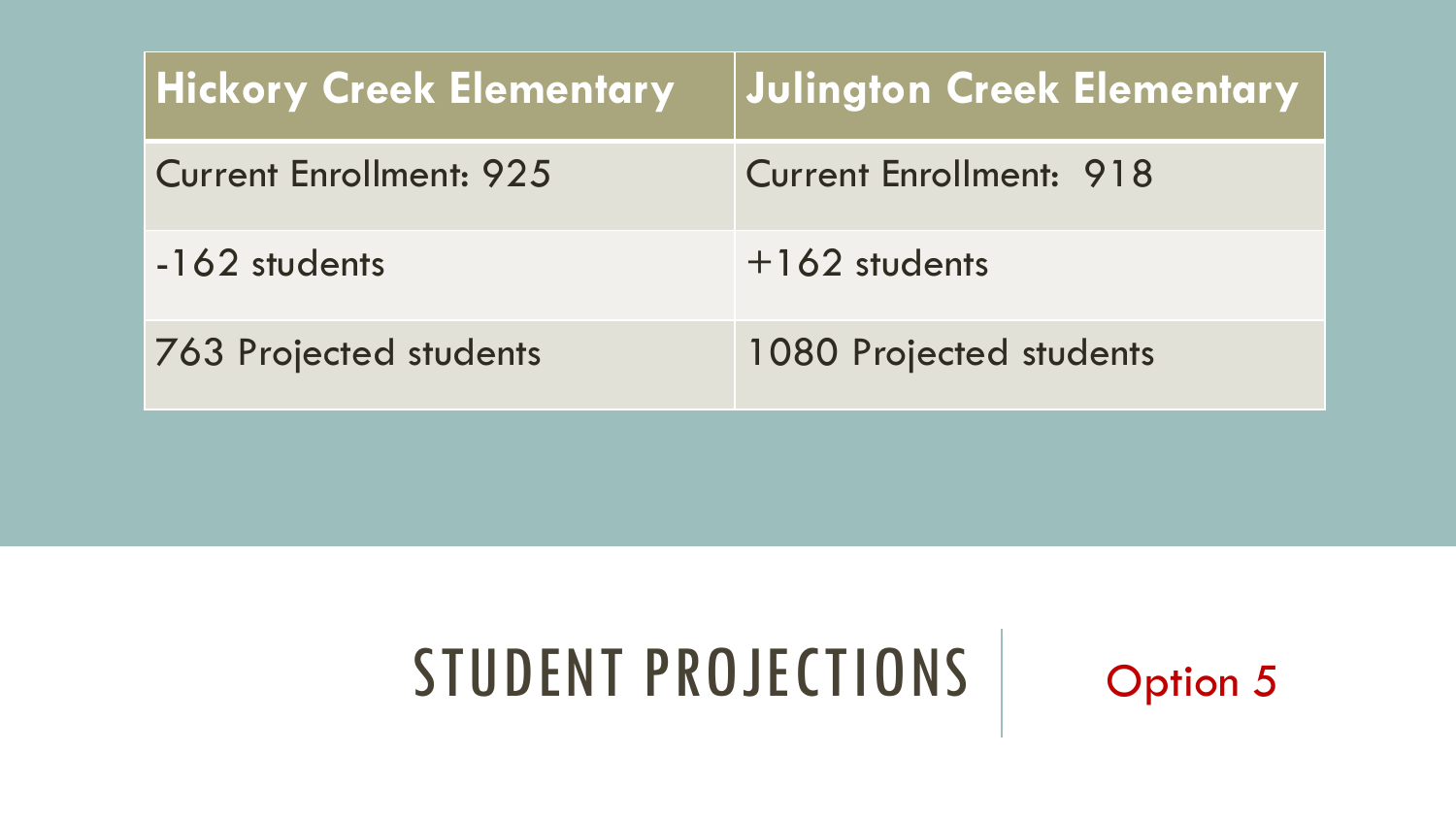# PALENCIA ELEMENTARY /PACETTI BAY MIDDLE TO LIBERTY PINES ACADEMY -- 2022-2023 SY

| Grade          | <b>Total Students</b> | <b>Attending</b><br><b>PES/PBMS</b> | <b>Proposed to LPA</b> |
|----------------|-----------------------|-------------------------------------|------------------------|
| K              | 17                    | 13                                  | 13                     |
| 1              | 12                    | 9                                   | 9                      |
| $\overline{2}$ | 16                    | 13                                  | 13                     |
| 3              | 8                     | $\overline{4}$                      | $\overline{4}$         |
| $\overline{4}$ | 15                    | 14                                  | 14                     |
| 5              | 11                    | 9                                   | 9                      |
| 6              | 6                     | 6                                   | 6                      |
| $\overline{7}$ | 11                    | 9                                   | $\overline{0}$         |
| 8              | 9                     | 8                                   | $\overline{0}$         |
| Total          | 105                   | 85                                  | 68                     |

**Geocodes 034105 (Sandy Creek)**

\*\*With K projection of 15 = 83 students.

Option 7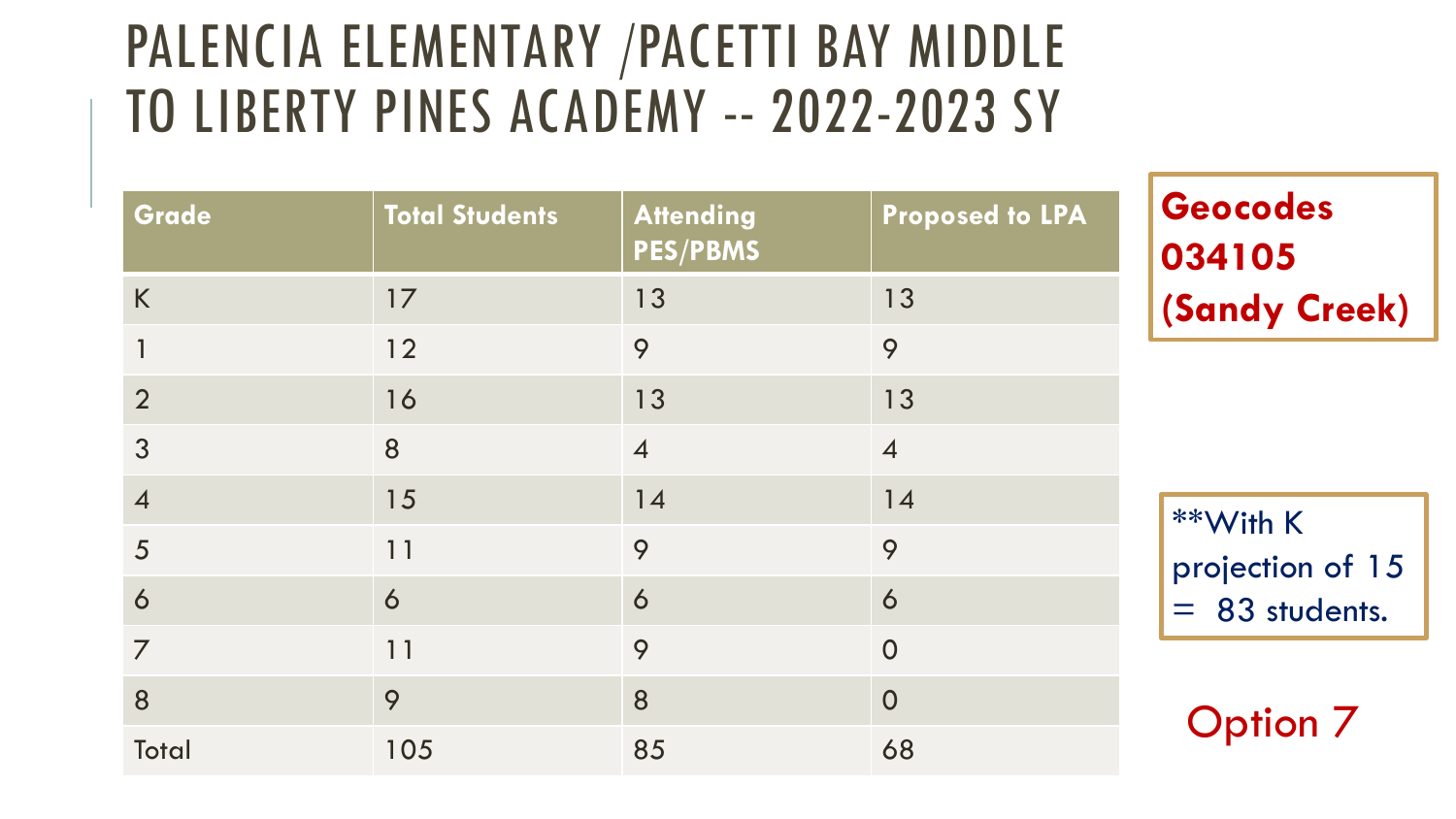# PALENCIA/ PBMS

TO

**LIBERTY** PINES ACADEMY

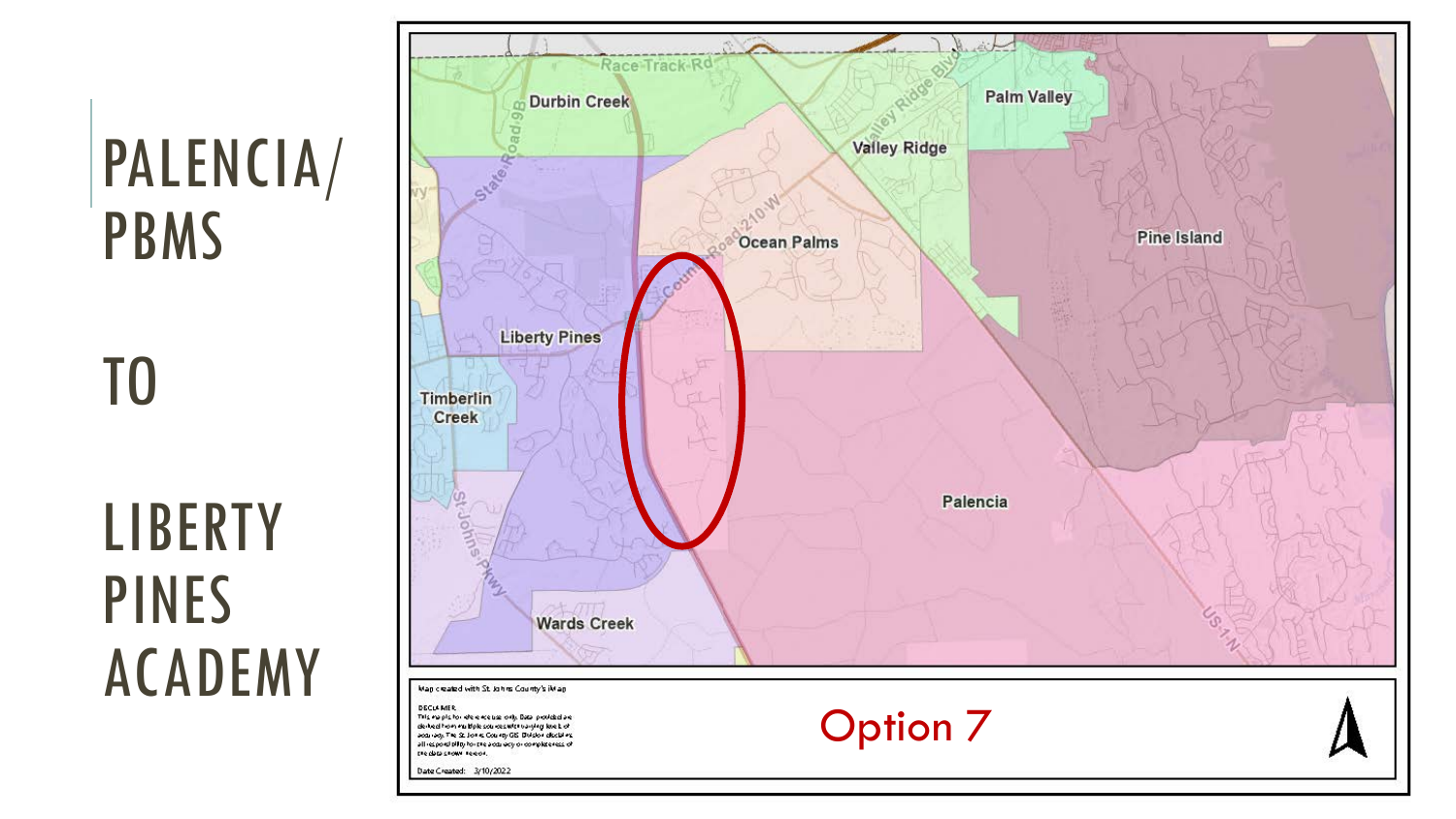| Palencia<br><b>Elementary</b> | <b>Pacetti Bay Middle Liberty Pines</b> | Academy                    |
|-------------------------------|-----------------------------------------|----------------------------|
| <b>Current Enrollment:</b>    | <b>Current Enrollment:</b>              | <b>Current Enrollment:</b> |
| 864                           | 1369                                    | 1471                       |
| -77 students                  | -6 students                             | +83 students               |
| <b>787 Projected</b>          | 1363 Projected                          | 1554 Projected             |
| students                      | students                                | students                   |

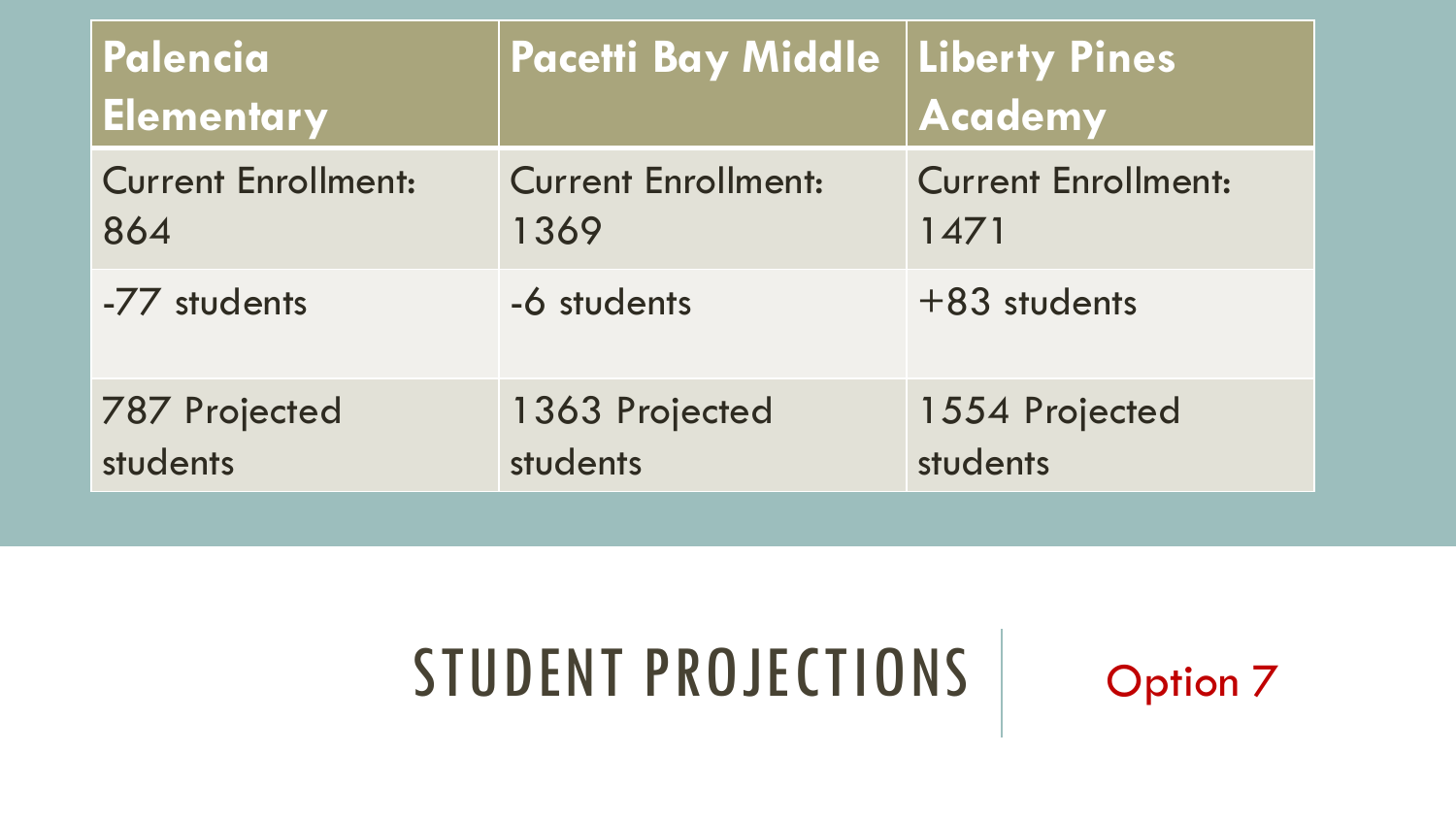# PALENCIA ELEMENTARY/PACETTI BAY MIDDLE/NHS TO CROOKSHANK ELEMENTARY/SEBASTIAN MIDDLE/SAHS

**Geocodes 034101 (Cordova Palms)**

Horizontal Infrastructure installation Underway

750 Single family units at buildout

473 projected students Elementary - 213 projected students Middle - 113 projected students High -147 projected students

Initial Phases: 400 units

252 projected students Elementary - 113 projected students Middle - 61 projected students High – 78 students Option 8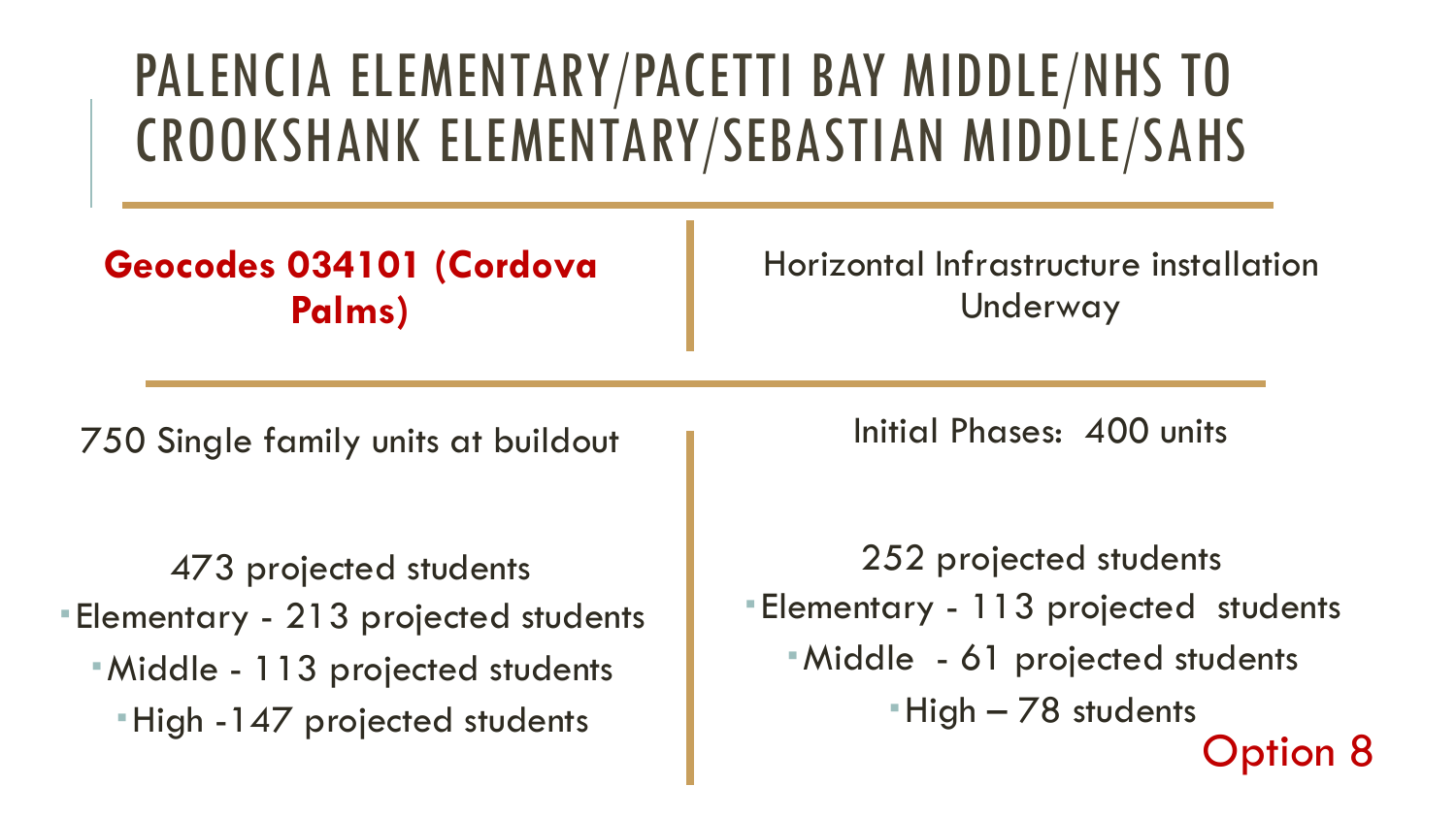### PALENCIA ELEMENTARY/ PACETTI BAY MIDDLE/NEASE HIGH SCHOOL

TO

CROOKSHANK ELEMENTARY/ SEBASTIAN MIDDLE/ST. AUGUSTINE HIGH

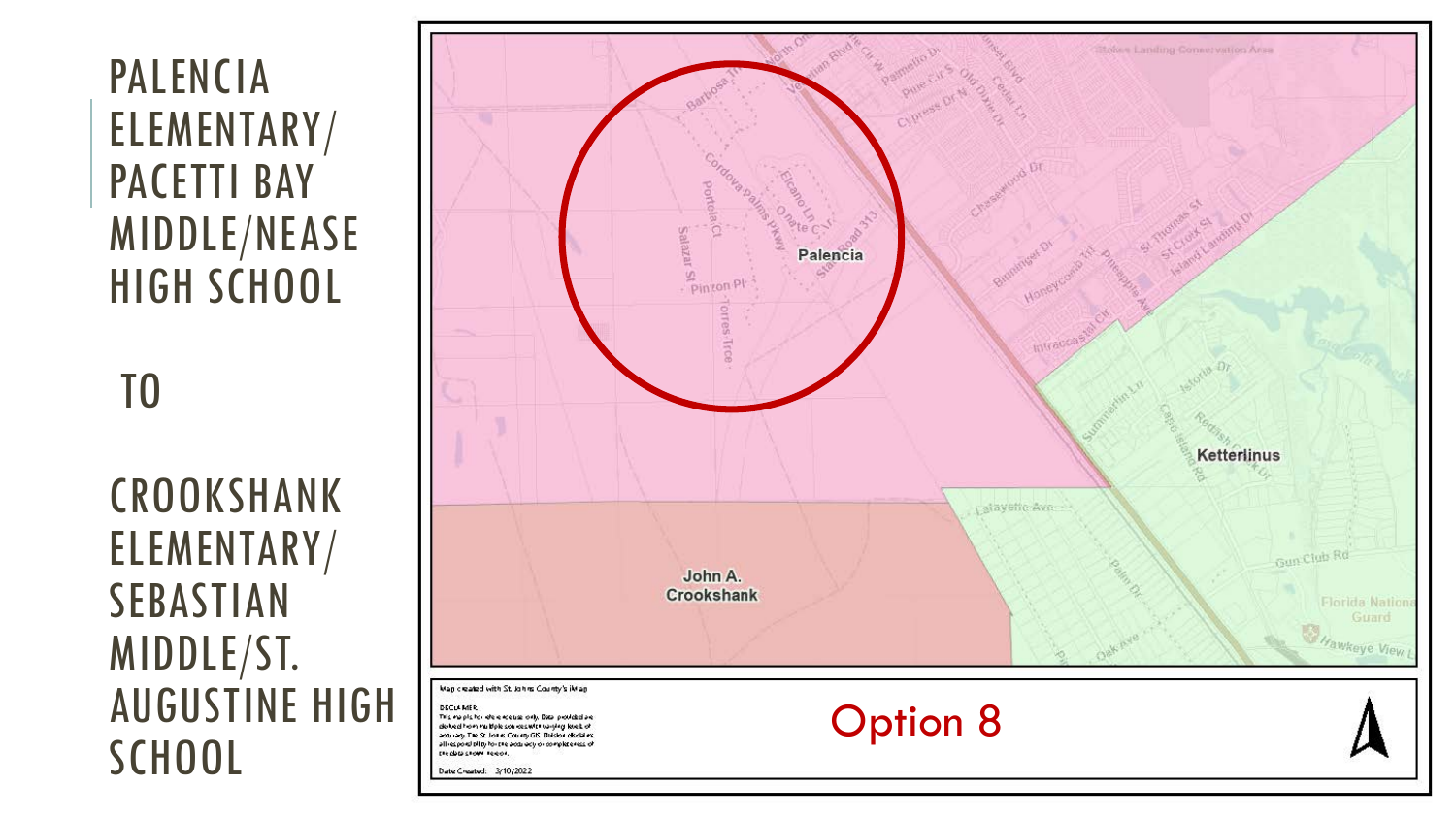| Crookshank<br><b>Elementary</b> | <b>Sebastian Middle</b>    | <b>St. Augustine High</b>  |
|---------------------------------|----------------------------|----------------------------|
| <b>Current Enrollment:</b>      | <b>Current Enrollment:</b> | <b>Current Enrollment:</b> |
| 655                             | 697                        | 1748                       |
| +56 students                    | +30 students               | +39 students               |
| 711 Projected                   | <b>727 Projected</b>       | 1787 Projected             |
| students                        | students                   | students                   |

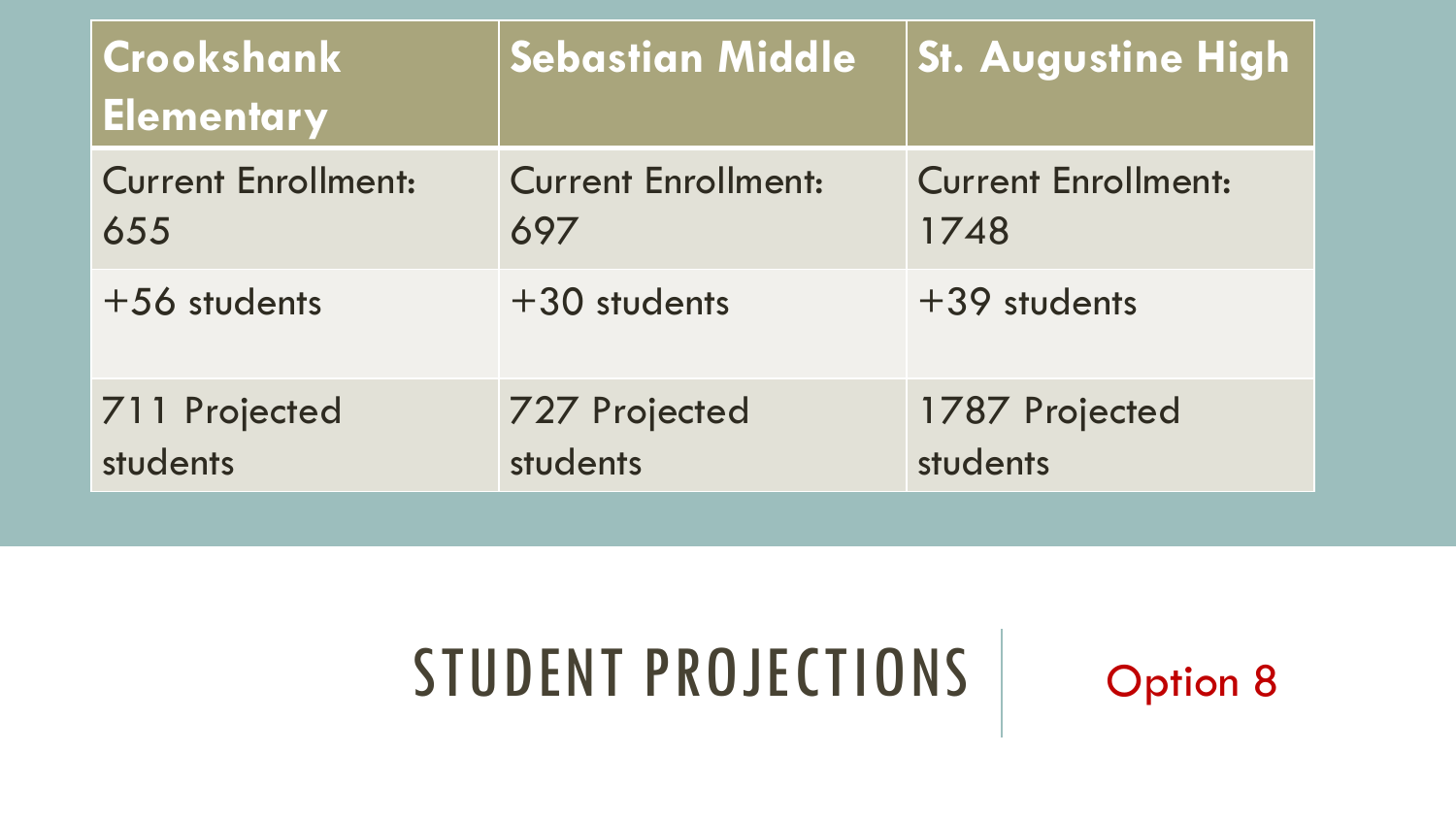

# ATTENDANCE ZONING:

# NORTHEAST BALANCING 2022-2023 SY

### SPECIAL SCHOOL BOARD MEETING | May 31, 2022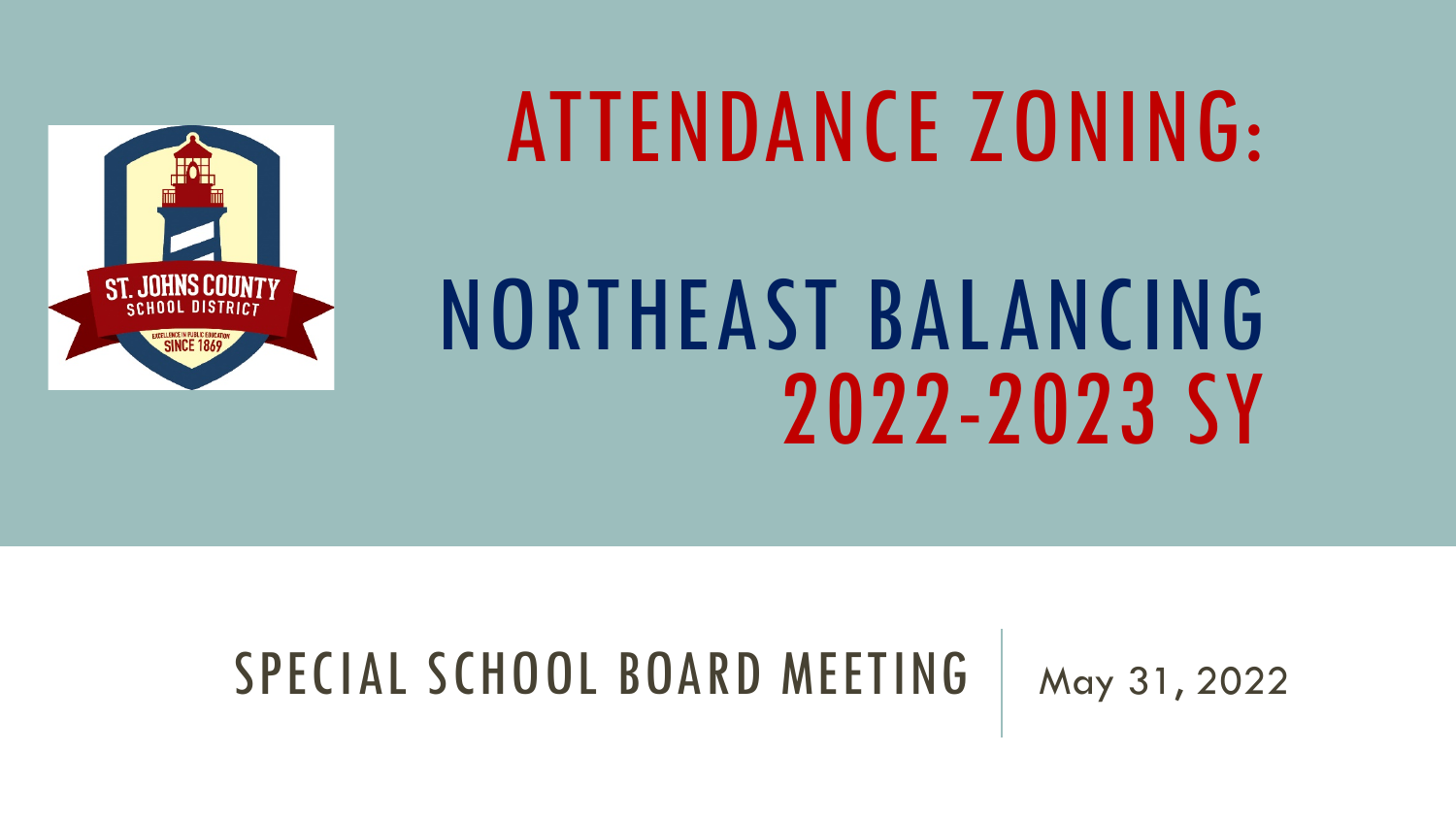## OCEAN PALMS ELEMENTARY / LANDRUM MIDDLE TO LIBERTY PINES ACADEMY-- 2022-2023 SY

Portion of Geocode 034116 (Portion of Twin Creeks DRI)

| Grade        | <b>Total Students Attending</b> | OPES / LMS | Proposed to<br><b>LPA</b> | $4**$ With K<br>projection of |
|--------------|---------------------------------|------------|---------------------------|-------------------------------|
| $K-5$        | 154                             | 133        | 80                        |                               |
| $6 - 8$      | 76                              | 68         | 45                        | 140 students.                 |
| <b>Total</b> | 230                             | 201        | 125                       |                               |

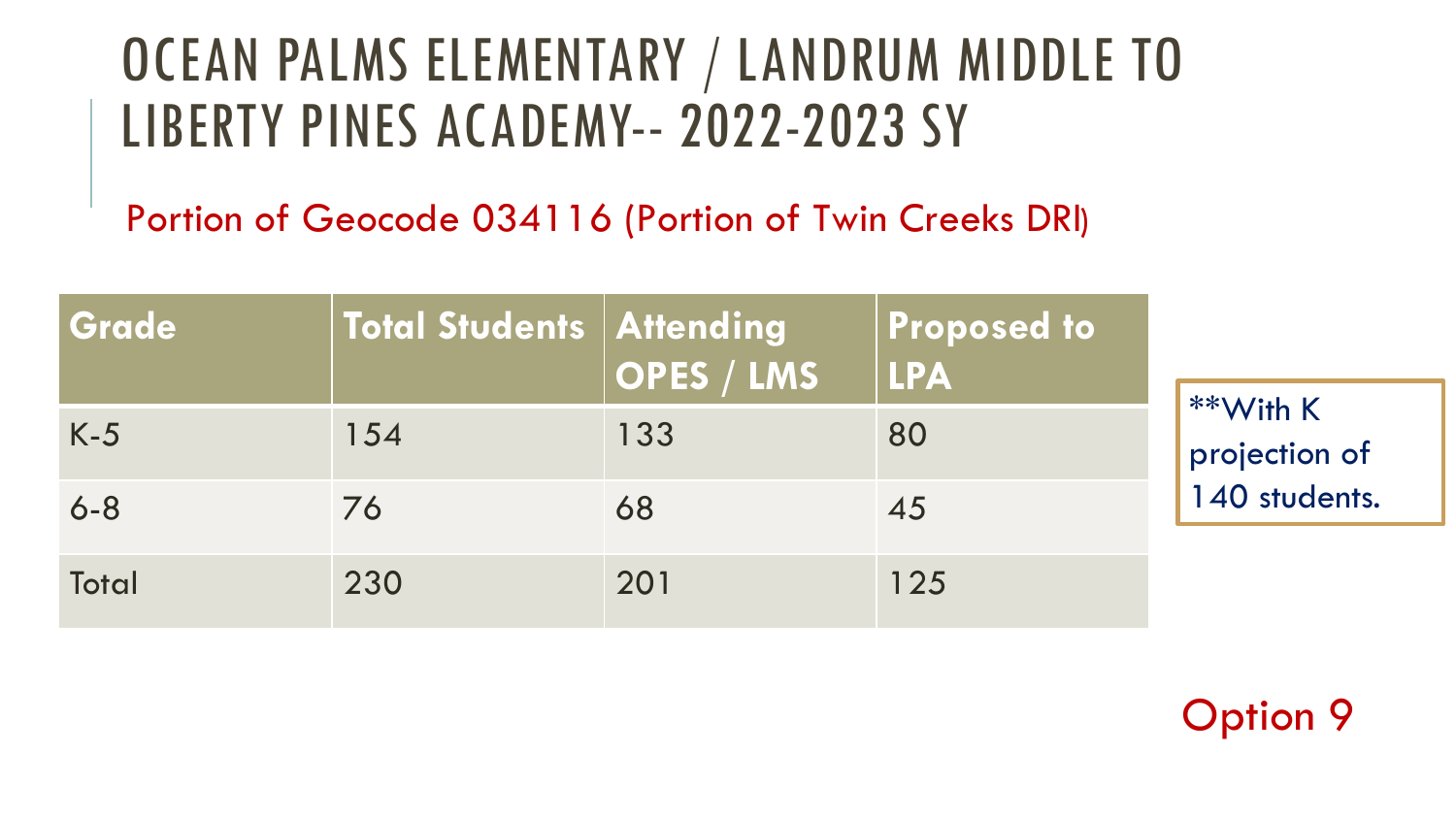### **OCEAN** PALMS ELEMENTARY & LANDRUM MIDDLE

TO

**LIBERTY** PINES ACADEMY